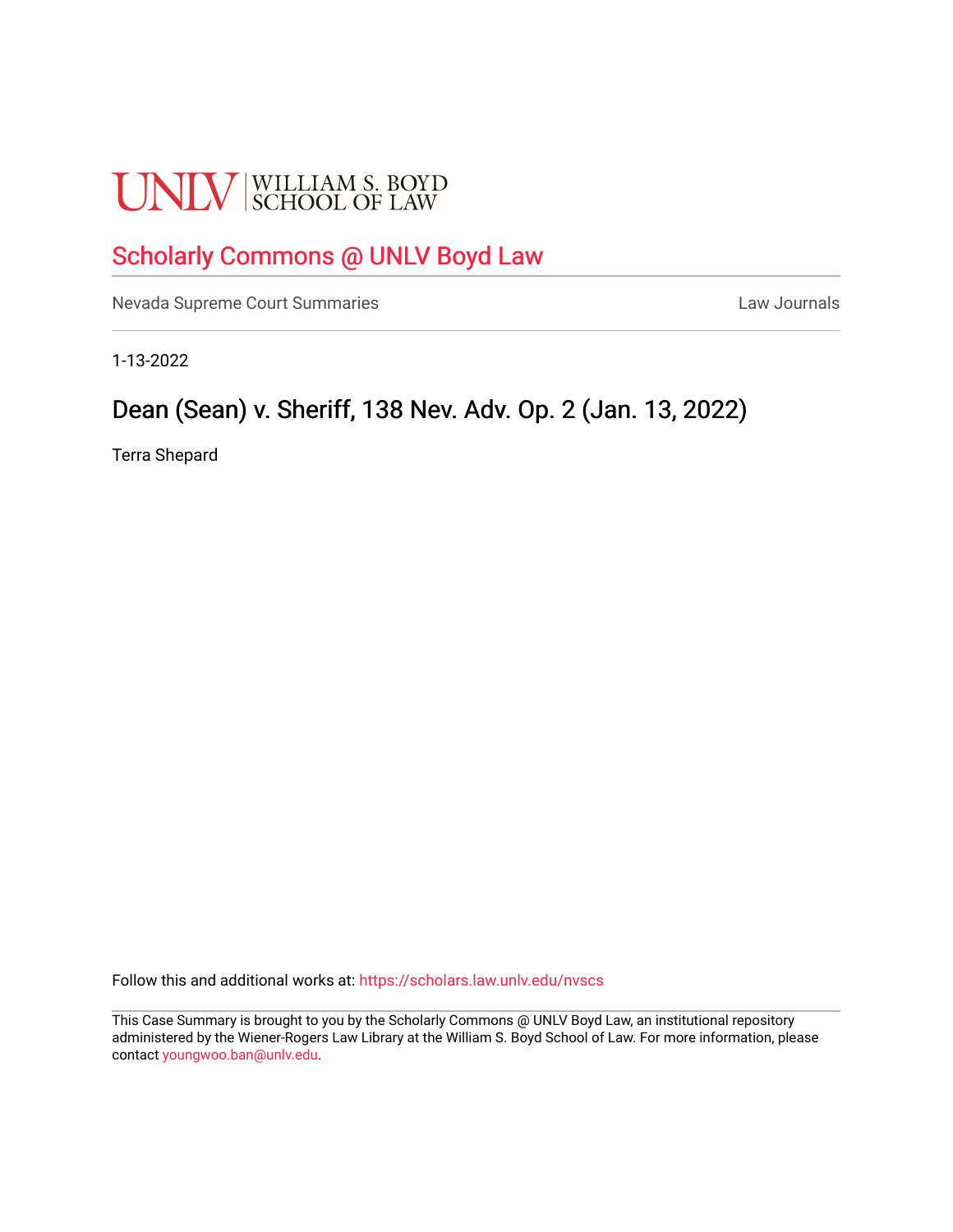## *Dean (Sean) v. Sheriff*, 138 Nev. Adv. Op. 2 (Jan. 13, 2022)<sup>1</sup>

# HABEAS CORPUS: INTRODUCTION OF RACIAL ANIMUS IS INEFFECTIVE ASSISTANCE OF COUNSEL

# **SUMMARY**

During voir dire, Dean's defense counsel discussed racial stereotypes in a careless manner. The Court concluded that counsel's performance was unreasonable and resulted in prejudice to Dean. The district court erred in denying Dean's petition for a writ of habeas corpus.

## **FACTS AND PROCEDURAL HISTORY**

Dean was charged with attempted murder with the use of a deadly weapon and related offenses. Counsel questioned prospective jurors about racial bias, insisting that prospective jurors must be aware of racial stereotypes about African Americans, such as being "violent" or "sneaky." One vocal prospective juror disavowed racial prejudice. Counsel asked the juror about further racial stereotypes, such as whether Dean had a propensity for violence because he is Black.

The jury found Dean guilty. The district court sentenced him to prison. The court of appeals affirmed. Dean filed a petition for a writ of habeas corpus, alleging ineffective assistance of counsel because counsel introduced racial stereotypes during voir dire. The district court denied the petition and Dean appealed.

#### **DISCUSSION**

Ineffective assistance of counsel occurs when counsel's performance is less than objectively reasonable and results in prejudice. <sup>2</sup> Prejudice occurs when there is a reasonable probability of a different outcome that is sufficient to undermine confidence in the actual outcome of the proceedings. <sup>3</sup> For postconviction relief, a petitioner must show both unreasonable performance and prejudice.<sup>4</sup> In reviewing a petition, the Court defers to the district court's factual findings if they are supported by substantial evidence and not clearly erroneous.<sup>5</sup> Questions of law are reviewed de novo.<sup>6</sup>

<sup>&</sup>lt;sup>1</sup> By Terra Shepard.

<sup>2</sup> Strickland v. Washington, 466 U.S. 668, 687–88 (1984); Warden v. Lyons, 100 Nev. 430, 432–33, 683 P.2d 504, 404 (1984).

<sup>3</sup> *Strickland*, 466 U.S. at 687–88; Johnson v. State, 133 Nev. 571, 576, 402 P.3d 1266, 1273 (2017) (quoting *Strickland*, 466 U.S. at 694).

<sup>4</sup> *Strickland*, 466 U.S. at 697.

<sup>5</sup> Lader v. Warden, 121 Nev. 682, 686, 120 P.3d 1164, 1166 (2005).

<sup>6</sup> *Id.*